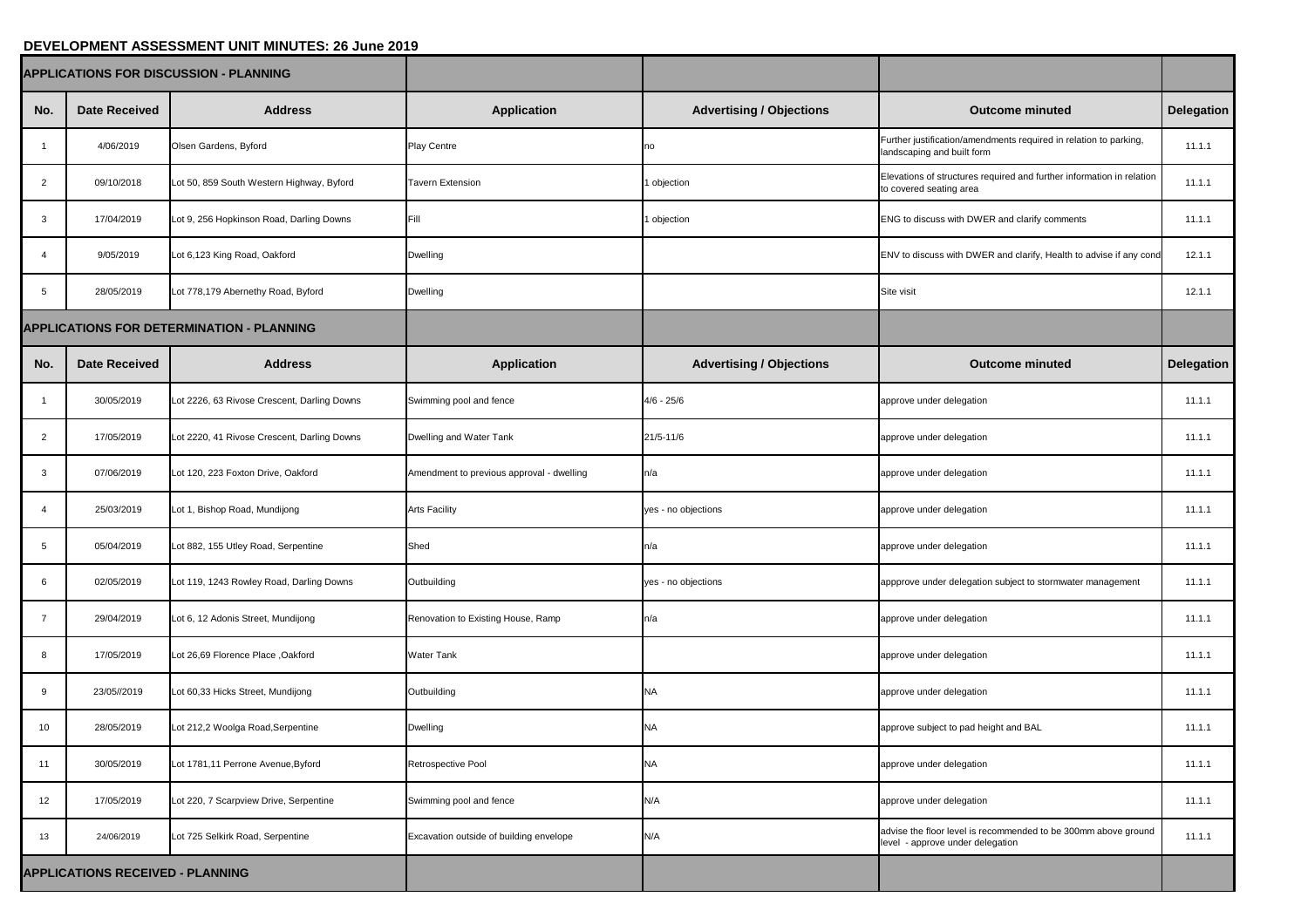| No.                                   | <b>Date Received</b> | <b>Address</b>                                  | <b>Application</b>                | <b>Outcome minuted</b> |                                    | <b>Delegation</b> |
|---------------------------------------|----------------------|-------------------------------------------------|-----------------------------------|------------------------|------------------------------------|-------------------|
|                                       | 17/06/2019           | 580 SOUTH WESTERN HIGHWAY DARLING DOWNS<br>6122 |                                   | refer internally       |                                    |                   |
| $\overline{2}$                        | 18/06/2019           | 5 MAXWELL STREET SERPENTINE 6125                |                                   | refer internally       |                                    |                   |
| $\mathbf{3}$                          | 18/06/2019           | 1613 KARNUP ROAD SERPENTINE WA 6125             |                                   | refer internally       |                                    |                   |
| -4                                    | 18/06/2019           | 14 MINDALONG WAY BYFORD WA 6122                 |                                   | refer internally       |                                    |                   |
| $5\overline{)}$                       | 19/06/2019           | 29 PERRONE AVENUE BYFORD WA 6122                |                                   | refer internally       |                                    |                   |
| 6                                     | 20/06/2019           | 124 LAMPITER DRIVE MARDELLA WA 6125             |                                   | refer internally       |                                    |                   |
| $\overline{7}$                        | 20/06/2019           | #115 ABERNETHY ROAD - BYFORD                    |                                   | refer internally       |                                    |                   |
| <b>BUILDING APPLICATIONS RECEIVED</b> |                      |                                                 |                                   |                        |                                    |                   |
| No.                                   | <b>Date Received</b> | Owner                                           | <b>Address 1</b>                  | <b>Adderss 2</b>       | <b>Application</b>                 | <b>Delegation</b> |
|                                       | 17/06/2019           |                                                 | 9 VELVETENE ROAD                  | BYFORD 6122            | SINGLE STOREY RESIDENTIAL DWELLING | 2.1.1             |
| $\overline{2}$                        | 17/06/2019           |                                                 | 99 RANGEVIEW LOOP                 | SERPENTINE WA 6125     | SINGLE STOREY RESIDENTIAL DWELLING | 2.1.1             |
| $\mathbf{3}$                          | 17/06/2019           |                                                 | 124 TOURMALINE BOULEVARD          | BYFORD WA 6122         | <b>DECK</b>                        | 2.1.1             |
| 4                                     | 18/06/2019           |                                                 | 22 GRANFELL WAY                   | BYFORD 6122            | SINGLE STOREY RESIDENTIAL DWELLING | 2.1.1             |
| 5                                     | 18/06/2019           |                                                 | 956 KARGOTICH ROAD                | OLDBURY WA 6121        | <b>FARM SHED</b>                   | 2.1.3             |
| $6\phantom{.}6$                       | 18/06/2019           |                                                 | 12 MARESFIELD WAY                 | CARDUP WA 6122         | <b>WATER TANK</b>                  | 2.1.1             |
| $\overline{7}$                        | 18/06/2019           |                                                 | 12 GREENHILL GROVE                | CARDUP 6122            | PATIO                              | 2.1.1             |
| 8                                     | 19/06/2019           |                                                 | 187 BLAIR ROAD                    | OAKFORD WA 6121        | <b>SHED</b>                        | 2.1.1             |
| 9                                     | 20/06/2019           |                                                 | 22 WIDA WAY                       | BYFORD 6122            | SINGLE STOREY RESIDENTIAL DWELLING | 2.1.1             |
| 10                                    | 20/06/2019           |                                                 | <b>36 TRUMAN PROMENADE</b>        | BYFORD WA 6122         | AMENDMENT TO 19/250 & 19/318       | 2.1.1             |
| 11                                    | 20/06/2019           |                                                 | <b>65 CAVANAGH CLOSE</b>          | CARDUP WA 6122         | <b>PATIO</b>                       | 2.1.1             |
| <b>BUILDING PERMIT DETERMINATIONS</b> |                      |                                                 |                                   |                        |                                    |                   |
| No.                                   | <b>Date Approved</b> | <b>Applicant</b>                                | <b>Address</b>                    | Proposal               | <b>Recommended minuted</b>         | <b>Delegation</b> |
|                                       | 17/06/2019           |                                                 | 123 CAVANAGH CLOSE CARDUP WA 6122 | <b>SHED</b>            | APPROVED UNDER DELEGATED AUTHORITY | 2.1.1             |